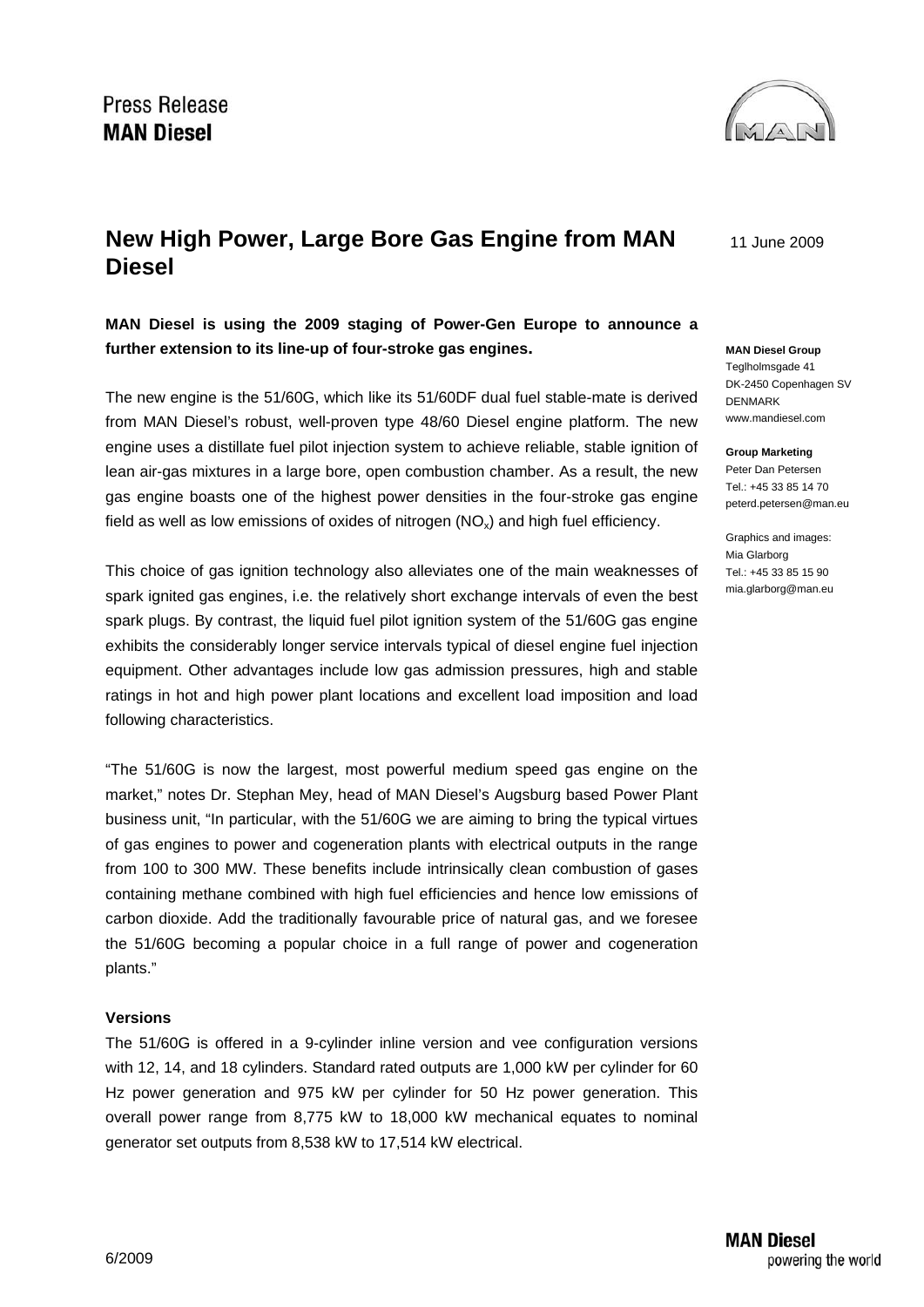## **Press Release MAN Diesel**



Press Release Page 2 / 4

## **Advanced Fuel and Ignition Control**

The 51/60G makes extensive use of microprocessor control technology to achieve its favourable economics and low emissions. Gas admission is precisely controlled via electronically controlled, electrically actuated valves in the 51/60G's inlet ports while pilot fuel injection is likewise via an electronically controlled, electrically actuated common rail system. Common rail injection technology allows flexible setting of the injection timing, duration and pressure for each cylinder. This capability ensures the reliable ignition of lean air-fuel mixtures, precise balancing of cylinder outputs and essential for a lean burn gas engine - rapid response to combustion knock signals on a cylinder-by-cylinder basis. The pilot fuel quantity represents about 0.8% of the energy required to achieve the 51/60G engine's standard outputs, contributing to the engine's excellent  $NO<sub>x</sub>$  emissions.

### **Advanced Variable Turbocharging**

Further enhancing both control of the air-fuel ratio and the favourable efficiency of the 51/60G is the use of MAN Diesel's VTA Variable Turbine Area turbocharger technology. On the 51/60G, the VTA system replaces the traditional method of air-fuel ratio control based on charge air by-passing. Where a by-pass system dissipates energy by expelling excess charge air to the atmosphere, the VTA system uses variable nozzle rang vanes ahead of the turbocharger turbine to control the pressure of the gases impinging on the turbine and hence precisely match the charge air output of the compressor to the engine's demand for combustion air. As with gas admission and pilot fuel injection, the VTA system is electronically controlled by MAN Diesel's inhouse developed SaCoS<sub>one</sub> microprocessor safety and control system. The "one" suffix denotes that the system is mounted largely on the engine.

### **Fuel Consumption and Emissions**

On the fuel efficiency side, the overall effect of these measures is specific consumption for natural gas plus the liquid fuel pilot of 7,708 kJ/kWh<sub>e</sub> (7,500 kJ/kWh<sub>m</sub>) for generator sets powered by the  $51/60G$  in NO<sub>x</sub> optimised applications, and 7,430 kJ/kWh<sub>e</sub> (7,230 kJ/kWh<sub>m</sub>) in efficiency optimised applications. With  $NO_x$  emissions levels below 500 mg /m<sup>3</sup> at 5%  $O_2$ , the 51/60G both readily achieves compliance with the limits prescribed in Germany's TA luft clean air code and undercuts the limits currently required by the World Bank by a wide margin.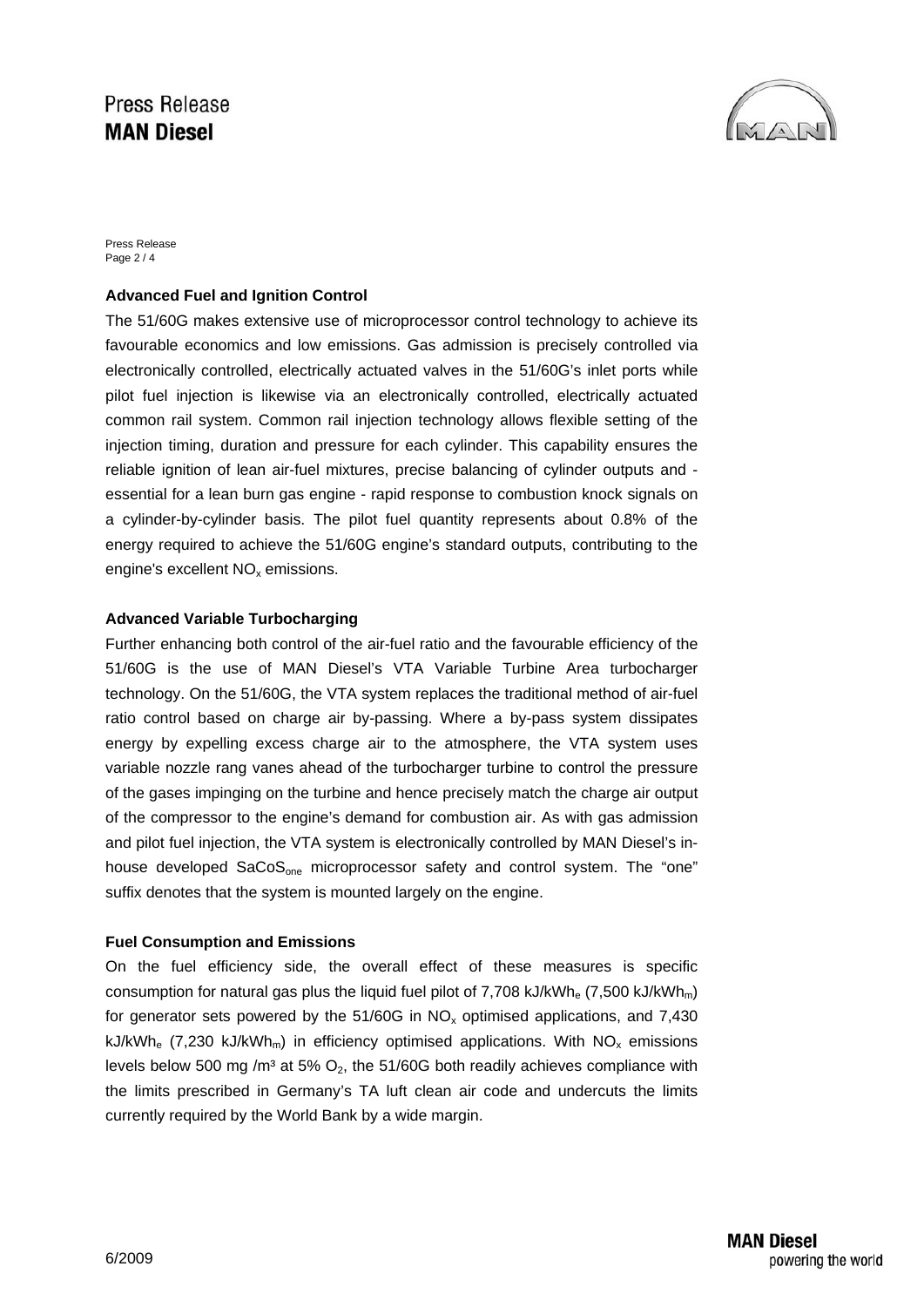## **Press Release MAN Diesel**



Press Release Page 3 / 4

### **Energy Recovery**

"Naturally, we expect the 51/60G to be popular in co-generation and trigeneration applications." Mey notes. "In these plants, thermal energy recovered from engine sources is used for heating, cooling or generating process steam, resulting in energy utilisation levels as high as 95%. As with our large diesel engines, a further energy recovery option on offer from MAN Diesel with the 51/60G is a combined cycle set-up in which the exhaust heat of the 51/60G engine is used to produce steam to drive a steam turbine generator. In this way, the overall electrical output and efficiency of the power plant can be increased by 10% to 15% without additional fuel costs."



*The MAN Diesel 51/60G gas engine offers market leading power density and efficiency.*